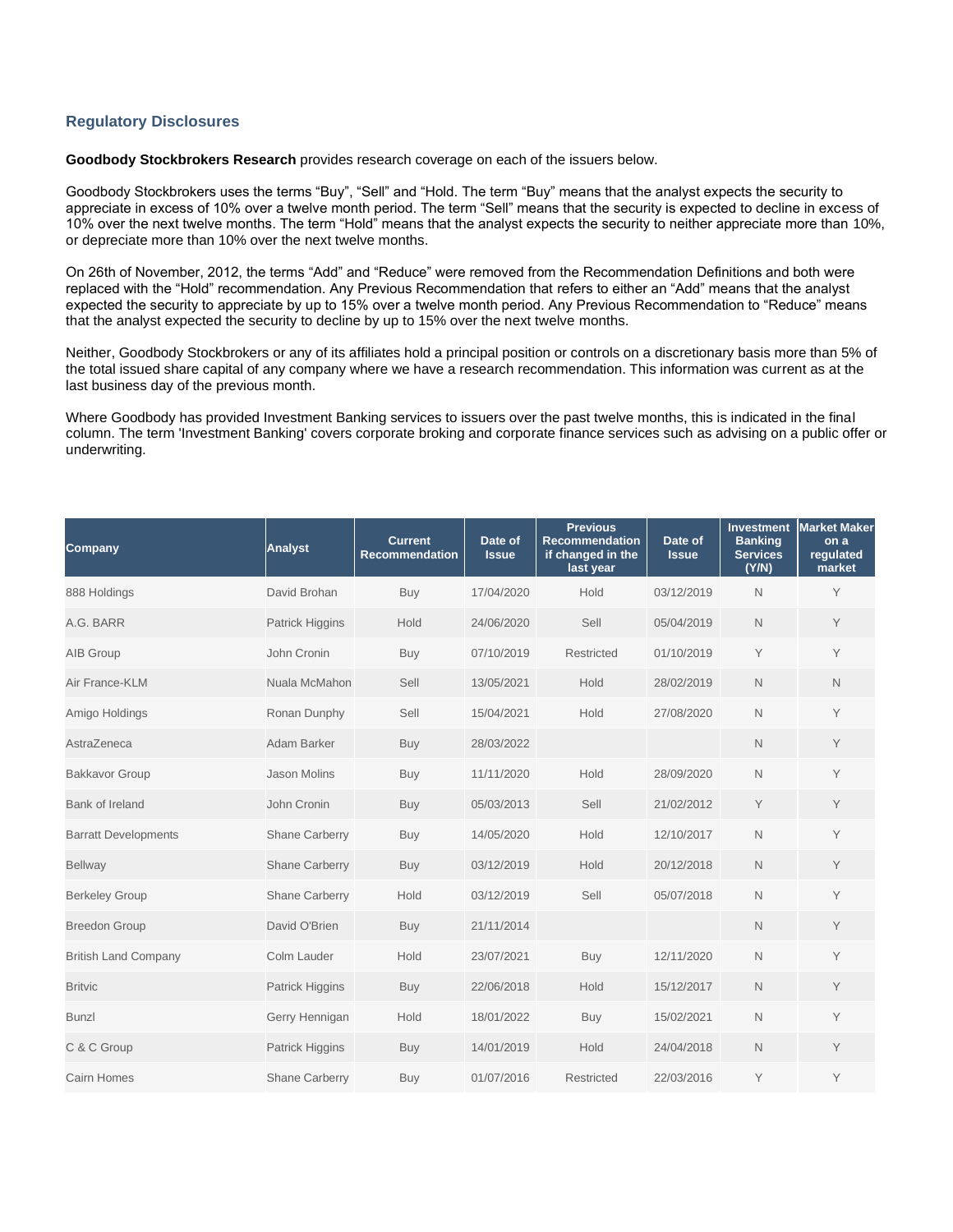| Cranswick                     | <b>Jason Molins</b>   | Buy        | 02/10/2019 |                   |            | $\mathsf{N}$ | Y |
|-------------------------------|-----------------------|------------|------------|-------------------|------------|--------------|---|
| <b>CRH</b>                    | David O'Brien         | Buy        | 06/01/2014 | Hold              | 16/07/2013 | Υ            | Y |
| Dalata Hotel Group            | David Brohan          | <b>Buy</b> | 19/09/2018 | Hold              | 09/05/2017 | N            | Y |
| <b>Datalex</b>                | Nuala McMahon         | <b>Buy</b> | 26/05/2022 | <b>Restricted</b> | 04/06/2021 | Υ            | Y |
| <b>DCC</b>                    | Gerry Hennigan        | <b>Buy</b> | 11/04/2017 | Hold              | 18/01/2016 | N            | Y |
| Deliveroo                     | David Brohan          | Buy        | 04/02/2022 | Hold              | 01/11/2021 | $\mathsf{N}$ | Y |
| Derwent London                | Colm Lauder           | Hold       | 24/07/2020 | Sell              | 16/05/2018 | N            | Y |
| Devolver Digital              | Patrick<br>O'Donnell  | <b>Buy</b> | 20/01/2022 |                   |            | N            | Y |
| Dole                          | Patrick Higgins       | <b>Buy</b> | 18/01/2022 |                   |            | N            | N |
| Domino's Pizza Group          | David Brohan          | Hold       | 26/03/2021 | Sell              | 24/06/2020 | $\mathsf{N}$ | Y |
| <b>DS Smith</b>               | David O'Brien         | <b>Buy</b> | 07/09/2021 | Hold              | 24/04/2021 | N            | Y |
| easyJet                       | Mark Simpson          | <b>Buy</b> | 26/01/2021 | Sell              | 08/09/2020 | N            | Y |
| Entain                        | David Brohan          | <b>Buy</b> | 17/12/2015 |                   |            | N            | Y |
| Eurocell                      | David O'Brien         | Buy        | 20/06/2019 |                   |            | $\mathsf{N}$ | Y |
| <b>FBD Holdings</b>           | Ronan Dunphy          | Buy        | 10/10/2018 | Restricted        | 01/10/2018 | Y            | Y |
| FD Technologies               | Gerry Hennigan        | <b>Buy</b> | 01/01/2010 |                   |            | Y            | Y |
| Ferguson                      | David O'Brien         | <b>Buy</b> | 01/12/2016 | Hold              | 11/12/2015 | $\mathsf{N}$ | Y |
| <b>Fever-Tree Drinks</b>      | Patrick Higgins       | Hold       | 04/04/2022 | Sell              | 08/02/2021 | N            | Y |
| <b>Flutter Entertainment</b>  | David Brohan          | <b>Buy</b> | 02/02/2021 | Hold              | 09/12/2020 | Υ            | Y |
| Forterra                      | David O'Brien         | <b>Buy</b> | 16/10/2020 | Hold              | 02/07/2020 | Y            | Y |
| <b>Frontier Developments</b>  | Patrick<br>O'Donnell  | Sell       | 20/01/2022 | Hold              | 25/11/2021 | N            | Y |
| Games Workshop Group          | Patrick<br>O'Donnell  | <b>Buy</b> | 02/02/2021 |                   |            | N            | Y |
| Glanbia                       | <b>Jason Molins</b>   | Buy        | 07/05/2021 | Hold              | 25/03/2019 | $\mathsf{N}$ | Y |
| <b>Glenveagh Properties</b>   | <b>Dudley Shanley</b> | <b>Buy</b> | 01/02/2018 |                   |            | $\mathsf N$  | Y |
| <b>Grafton Group</b>          | David O'Brien         | <b>Buy</b> | 08/01/2013 | Hold              | 23/11/2012 | Υ            | Υ |
| <b>Great Portland Estates</b> | Colm Lauder           | <b>Buy</b> | 10/05/2022 | Hold              | 14/05/2020 | $\mathsf N$  | Y |
| <b>Greencoat Renewables</b>   | Gerry Hennigan        | Hold       | 07/02/2020 | <b>Buy</b>        | 18/04/2018 | $\mathsf N$  | Y |
| Greencore                     | Jason Molins          | <b>Buy</b> | 11/01/2017 | Restricted        | 14/11/2016 | Y            | Υ |
| Greggs                        | Jason Molins          | <b>Buy</b> | 05/10/2021 | Hold              | 29/07/2020 | $\mathsf N$  | Y |
| <b>GSK</b>                    | Adam Barker           | <b>Buy</b> | 28/03/2022 |                   |            | $\mathsf N$  | Y |
| Hammerson                     | Colm Lauder           | <b>Buy</b> | 13/04/2021 | Hold              | 29/10/2020 | $\mathsf N$  | Y |
| Harworth Group                | Colm Lauder           | <b>Buy</b> | 27/11/2018 |                   |            | $\mathsf N$  | Υ |
| HealthBeacon                  | Adam Barker           | Buy        | 10/05/2022 |                   |            | Υ            | Y |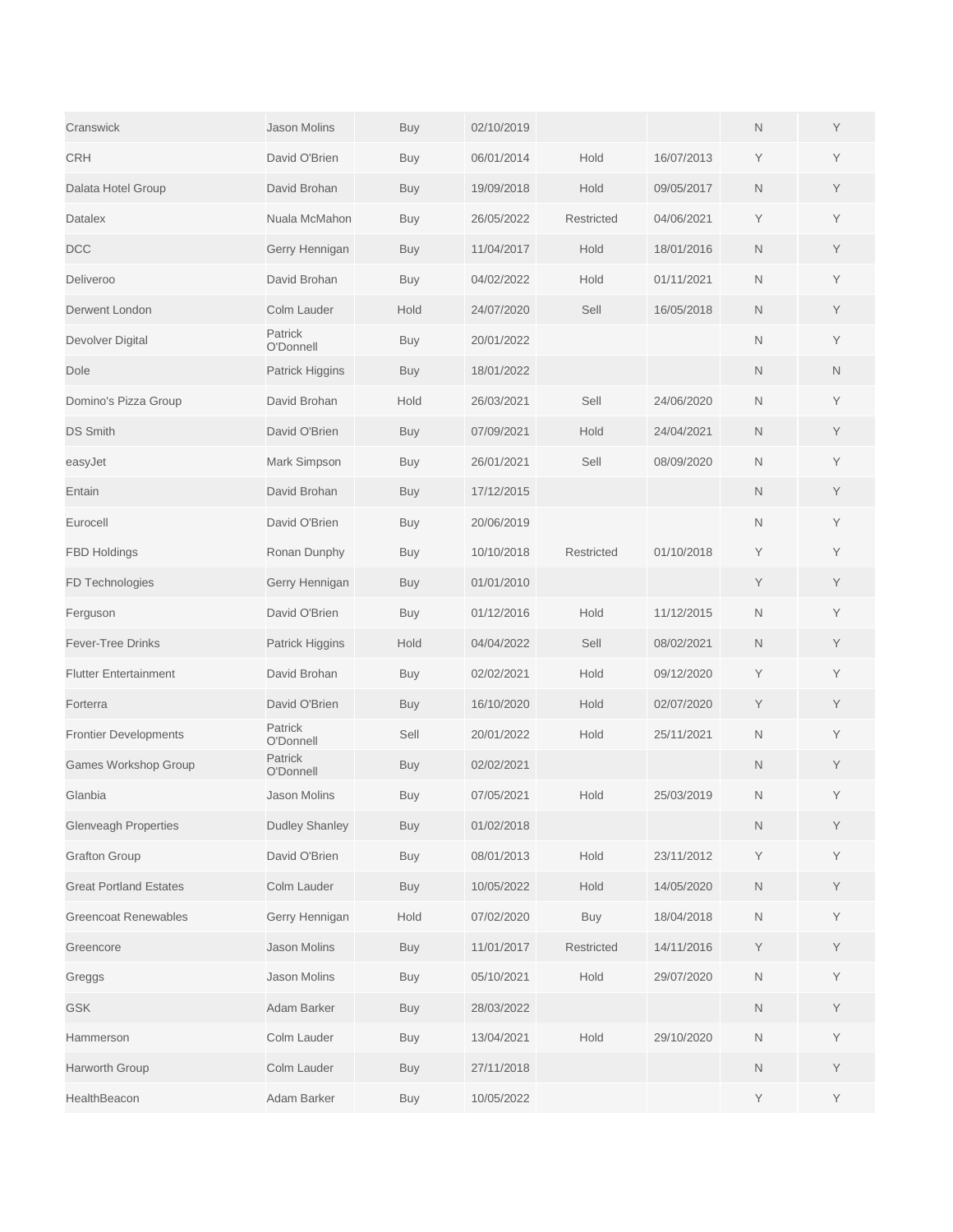| HeidelbergCement               | David O'Brien         | Buy        | 10/12/2015 |            |            | N            | N |
|--------------------------------|-----------------------|------------|------------|------------|------------|--------------|---|
| <b>Hilton Food Group</b>       | <b>Jason Molins</b>   | Buy        | 16/04/2020 | Hold       | 02/10/2019 | $\mathsf{N}$ | Y |
| Howden Joinery                 | <b>Dudley Shanley</b> | <b>Buy</b> | 02/02/2021 | Hold       | 16/01/2020 | N            | Y |
| IAG                            | Mark Simpson          | Hold       | 24/02/2021 | Buy        | 21/10/2020 | N            | Y |
| Ibstock                        | David O'Brien         | Buy        | 07/08/2018 | Hold       | 06/09/2016 | N            | Y |
| <b>ICG</b>                     | Nuala McMahon         | Buy        | 23/10/2009 | Add        | 15/07/2009 | Υ            | Y |
| <b>IRES REIT</b>               | Colm Lauder           | <b>Buy</b> | 04/03/2020 | Hold       | 28/03/2019 | N            | Y |
| J D Wetherspoon                | David Brohan          | <b>Buy</b> | 11/08/2021 | Hold       | 18/03/2021 | N            | Υ |
| Just Eat Takeaway.com          | David Brohan          | <b>Buy</b> | 12/05/2021 |            |            | $\mathsf{N}$ | Y |
| <b>Kerry Group</b>             | <b>Jason Molins</b>   | <b>Buy</b> | 16/10/2018 | Hold       | 06/11/2017 | N            | Y |
| <b>Keywords Studios</b>        | Patrick<br>O'Donnell  | Buy        | 02/02/2021 | Hold       | 14/09/2020 | N            | Υ |
| Kingfisher                     | <b>Dudley Shanley</b> | <b>Buy</b> | 07/12/2021 |            |            | $\mathsf{N}$ | Y |
| Kingspan                       | David O'Brien         | Buy        | 26/08/2013 | Hold       | 23/11/2012 | Y            | Υ |
| <b>Land Securities Group</b>   | Colm Lauder           | <b>Buy</b> | 04/05/2021 |            |            | N            | Y |
| Lufthansa                      | Nuala McMahon         | Hold       | 12/10/2021 | Sell       | 13/05/2021 | $\mathsf{N}$ | N |
| Marston's                      | David Brohan          | Hold       | 22/09/2020 | Sell       | 12/12/2017 | N            | Y |
| Metro Bank                     | John Cronin           | Buy        | 13/08/2021 | Hold       | 06/04/2021 | N            | Υ |
| <b>Mitchells &amp; Butlers</b> | David Brohan          | <b>Buy</b> | 05/02/2019 | Hold       | 12/09/2017 | N            | Y |
| <b>Molten Ventures</b>         | Gerry Hennigan        | <b>Buy</b> | 21/10/2020 | Restricted | 02/10/2020 | Υ            | Y |
| Mondi                          | David O'Brien         | Hold       | 07/05/2020 | <b>Buy</b> | 02/02/2018 | $\mathsf{N}$ | Y |
| Morses Club                    | Ronan Dunphy          | <b>Buy</b> | 29/11/2018 |            |            | $\mathsf{N}$ | Y |
| Non-Standard Finance           | Ronan Dunphy          | Sell       | 15/04/2021 | Hold       | 28/08/2020 | N            | Y |
| <b>Origin Enterprises</b>      | <b>Jason Molins</b>   | Buy        | 18/09/2008 | Add        | 22/06/2007 | Υ            | Y |
| <b>OSB Group</b>               | John Cronin           | <b>Buy</b> | 03/05/2017 |            |            | Y            | Y |
| Paragon Banking Group          | John Cronin           | Buy        | 12/10/2020 |            |            | $\hbox{N}$   | Υ |
| <b>Permanent TSB</b>           | John Cronin           | <b>Buy</b> | 25/01/2022 | Hold       | 26/05/2020 | $\mathsf N$  | Y |
| Persimmon                      | Shane Carberry        | <b>Buy</b> | 20/12/2018 | Hold       | 12/10/2017 | Ν            | Y |
| Playtech                       | David Brohan          | Restricted | 29/09/2021 | <b>Buy</b> | 30/08/2021 | Y            | Y |
| <b>Provident Financial</b>     | Ronan Dunphy          | <b>Buy</b> | 29/11/2018 |            |            | $\mathsf N$  | Y |
| Rank Group                     | David Brohan          | <b>Buy</b> | 24/11/2020 | Restricted | 06/11/2020 | Y            | Y |
| Redrow                         | Dudley Shanley        | <b>Buy</b> | 26/11/2020 |            |            | N            | Y |
| <b>Restaurant Group</b>        | David Brohan          | <b>Buy</b> | 08/05/2018 |            |            | $\mathsf N$  | Y |
| Ryanair                        | Mark Simpson          | <b>Buy</b> | 26/01/2021 | Hold       | 08/09/2020 | $\mathsf N$  | Υ |